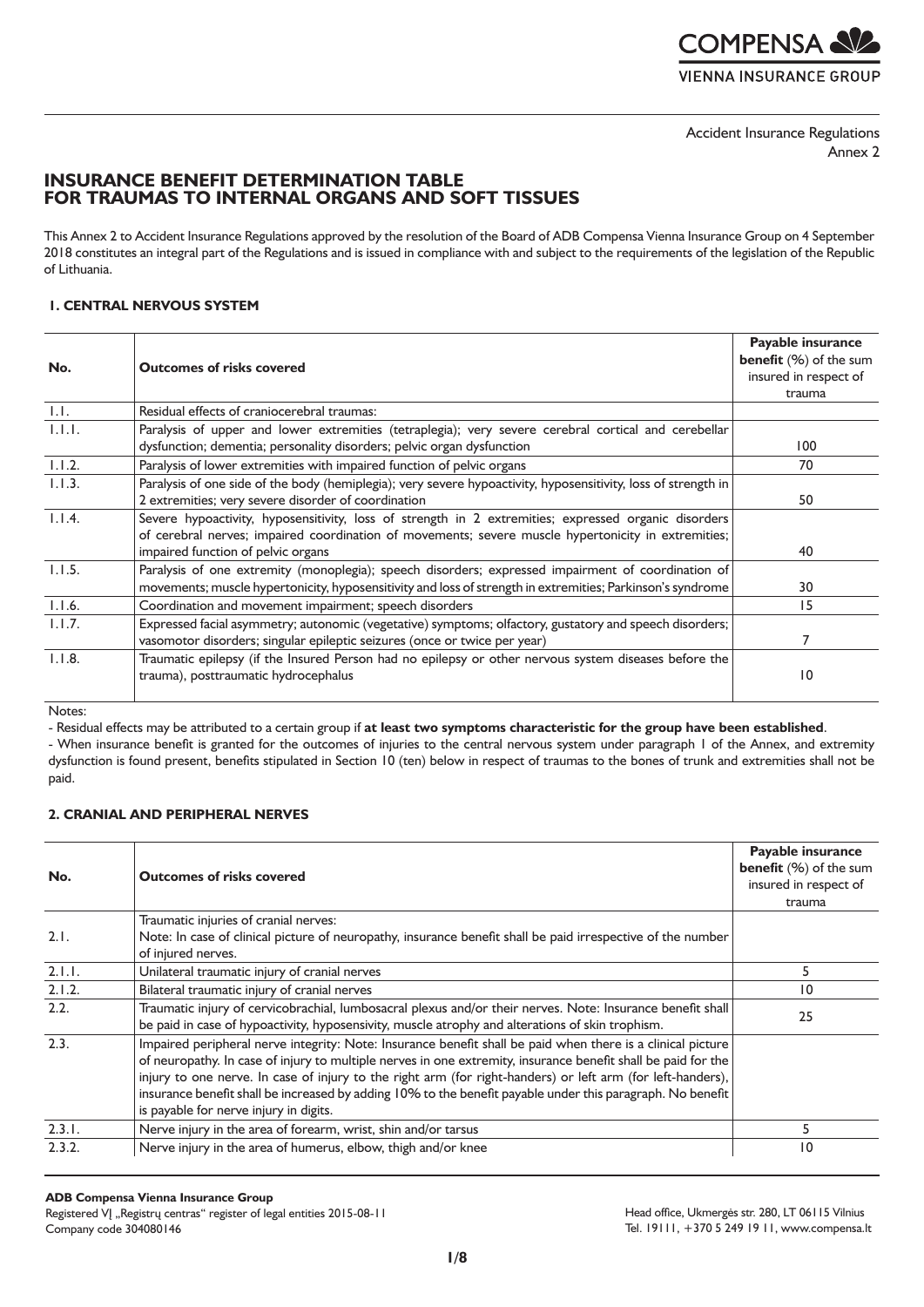

# **3. VISION APPARATUS**

| <b>Outcomes of risks covered</b><br>No.<br>insured in respect of<br>trauma<br>3.1.<br>Unilateral paralysis of accommodation<br>10<br>3.2.<br>Severe concentric visual field constriction (at least by 10 degrees)<br>15<br>Vision impairment as a result of intraocular lens implantation in both post-traumatic eyes:<br>0.4<br>$\overline{10}$<br>3.3.<br>$0.3 - 0.1$<br>20<br>25<br>less than 0.1<br>3.4.<br>Ptosis of the eyelid, paralysis of eye muscles, eyelid defects affecting the eyelid function<br>$\overline{10}$<br>3.5.<br>Unilateral pulsating exophthalmus<br>20<br>Effects of traumas to the vision organs: eyeball dislocation; trauma to lacrimal passages; strabismus; retinal<br>3.6.<br>$\overline{10}$<br>detachment (as a direct result of eye trauma)<br>Post-traumatic ophthalmic diseases, excl. conjunctivitis; effusion of blood, 2 <sup>nd</sup> or 3 <sup>rd</sup> degree burns, retinal<br>defects, malformations of the pupil; intraocular lens dislocation, post-traumatic scarring, clouding, specks,<br>foreign bodies in eyeball coats (layers).<br>3.7.<br>5<br>Notes:<br>- In case of multiple trauma effects indicated in paragraphs 10, 11 and 12 insurance benefit shall be paid<br>under one paragraph only (for the most severe injury).<br>Unilateral eye traumas without causing vision impairments (non-penetrating wound of the eyeball,<br>$\overline{2}$<br>3.8.<br>traumatic iris erosion, iris scarring)<br>3.9.<br>Total loss of vision (in the sole eye or both eyes)<br>100<br>Total unilateral visual loss<br>45<br>3.10.<br>Post-traumatic vision acuity impairment<br>Notes:<br>- Vision acuity impairment is diagnosed no earlier than 3 months and no later than 12 months after the date<br>of trauma by means of comparing the vision acuity of the eye (unaided) before the trauma and thereafter<br>3.11.<br>(see the Table below).<br><b>Vision acuity</b><br><b>Vision acuity</b><br><b>Before trauma</b><br>Post-traumatic<br>Per cent (%)<br><b>Before trauma</b><br>Post-traumatic<br>Per cent (%)<br>0.7<br>0.4<br>$\mathsf{L}0$<br>0.6<br>0.3<br>0.6<br>3<br>3<br>0.5<br>5<br>0.2<br>10<br>7<br>0.1<br>15<br>0.4<br>0.3<br>10<br>< 0.1<br>20<br>0.2<br>15<br>0<br>30<br>0.1<br>20<br>< 0.1<br>30<br>45<br>0<br>$0.7 - 0.6$<br>0.5<br>$0.4 - 0.3$<br>0.9<br>0.5<br>0.2<br>3<br>5<br>0.4<br>$-0.1$<br>5<br>10<br>0.3<br>10<br>< 0.1<br>15<br>0.2<br>15<br>0<br>20<br>0.1<br>20<br>$<$ 0.1<br>30<br>0<br>45<br>$0.6 - 0.5$<br>2<br>0.4<br>$0.3 - 0.2$<br>0.8<br>2<br>$0.4 - 0.3$<br>0.1<br>7<br>15<br>0.2<br>$<$ 0.1<br>10<br>0.1<br>20<br>0<br>20<br><0.1<br>30<br>45<br>0<br>$0.5 - 0.4$<br>$\overline{2}$<br>5<br>0.7<br>0.3<br>0.1<br>0.3<br>$<$ 0.1 $\,$<br>10 |  |  |  |  |  | Payable insurance      |  |
|-------------------------------------------------------------------------------------------------------------------------------------------------------------------------------------------------------------------------------------------------------------------------------------------------------------------------------------------------------------------------------------------------------------------------------------------------------------------------------------------------------------------------------------------------------------------------------------------------------------------------------------------------------------------------------------------------------------------------------------------------------------------------------------------------------------------------------------------------------------------------------------------------------------------------------------------------------------------------------------------------------------------------------------------------------------------------------------------------------------------------------------------------------------------------------------------------------------------------------------------------------------------------------------------------------------------------------------------------------------------------------------------------------------------------------------------------------------------------------------------------------------------------------------------------------------------------------------------------------------------------------------------------------------------------------------------------------------------------------------------------------------------------------------------------------------------------------------------------------------------------------------------------------------------------------------------------------------------------------------------------------------------------------------------------------------------------------------------------------------------------------------------------------------------------------------------------------------------------------------------------------------------------------------------------------------------------------------------------------------------------------------------------------------------------------------------------------------------------------------------------------------------------------------------------------------------------------------------------------------------------------------------------------------------------------------------------------------------------------------------|--|--|--|--|--|------------------------|--|
|                                                                                                                                                                                                                                                                                                                                                                                                                                                                                                                                                                                                                                                                                                                                                                                                                                                                                                                                                                                                                                                                                                                                                                                                                                                                                                                                                                                                                                                                                                                                                                                                                                                                                                                                                                                                                                                                                                                                                                                                                                                                                                                                                                                                                                                                                                                                                                                                                                                                                                                                                                                                                                                                                                                                           |  |  |  |  |  | benefit (%) of the sum |  |
|                                                                                                                                                                                                                                                                                                                                                                                                                                                                                                                                                                                                                                                                                                                                                                                                                                                                                                                                                                                                                                                                                                                                                                                                                                                                                                                                                                                                                                                                                                                                                                                                                                                                                                                                                                                                                                                                                                                                                                                                                                                                                                                                                                                                                                                                                                                                                                                                                                                                                                                                                                                                                                                                                                                                           |  |  |  |  |  |                        |  |
|                                                                                                                                                                                                                                                                                                                                                                                                                                                                                                                                                                                                                                                                                                                                                                                                                                                                                                                                                                                                                                                                                                                                                                                                                                                                                                                                                                                                                                                                                                                                                                                                                                                                                                                                                                                                                                                                                                                                                                                                                                                                                                                                                                                                                                                                                                                                                                                                                                                                                                                                                                                                                                                                                                                                           |  |  |  |  |  |                        |  |
|                                                                                                                                                                                                                                                                                                                                                                                                                                                                                                                                                                                                                                                                                                                                                                                                                                                                                                                                                                                                                                                                                                                                                                                                                                                                                                                                                                                                                                                                                                                                                                                                                                                                                                                                                                                                                                                                                                                                                                                                                                                                                                                                                                                                                                                                                                                                                                                                                                                                                                                                                                                                                                                                                                                                           |  |  |  |  |  |                        |  |
|                                                                                                                                                                                                                                                                                                                                                                                                                                                                                                                                                                                                                                                                                                                                                                                                                                                                                                                                                                                                                                                                                                                                                                                                                                                                                                                                                                                                                                                                                                                                                                                                                                                                                                                                                                                                                                                                                                                                                                                                                                                                                                                                                                                                                                                                                                                                                                                                                                                                                                                                                                                                                                                                                                                                           |  |  |  |  |  |                        |  |
|                                                                                                                                                                                                                                                                                                                                                                                                                                                                                                                                                                                                                                                                                                                                                                                                                                                                                                                                                                                                                                                                                                                                                                                                                                                                                                                                                                                                                                                                                                                                                                                                                                                                                                                                                                                                                                                                                                                                                                                                                                                                                                                                                                                                                                                                                                                                                                                                                                                                                                                                                                                                                                                                                                                                           |  |  |  |  |  |                        |  |
|                                                                                                                                                                                                                                                                                                                                                                                                                                                                                                                                                                                                                                                                                                                                                                                                                                                                                                                                                                                                                                                                                                                                                                                                                                                                                                                                                                                                                                                                                                                                                                                                                                                                                                                                                                                                                                                                                                                                                                                                                                                                                                                                                                                                                                                                                                                                                                                                                                                                                                                                                                                                                                                                                                                                           |  |  |  |  |  |                        |  |
|                                                                                                                                                                                                                                                                                                                                                                                                                                                                                                                                                                                                                                                                                                                                                                                                                                                                                                                                                                                                                                                                                                                                                                                                                                                                                                                                                                                                                                                                                                                                                                                                                                                                                                                                                                                                                                                                                                                                                                                                                                                                                                                                                                                                                                                                                                                                                                                                                                                                                                                                                                                                                                                                                                                                           |  |  |  |  |  |                        |  |
|                                                                                                                                                                                                                                                                                                                                                                                                                                                                                                                                                                                                                                                                                                                                                                                                                                                                                                                                                                                                                                                                                                                                                                                                                                                                                                                                                                                                                                                                                                                                                                                                                                                                                                                                                                                                                                                                                                                                                                                                                                                                                                                                                                                                                                                                                                                                                                                                                                                                                                                                                                                                                                                                                                                                           |  |  |  |  |  |                        |  |
|                                                                                                                                                                                                                                                                                                                                                                                                                                                                                                                                                                                                                                                                                                                                                                                                                                                                                                                                                                                                                                                                                                                                                                                                                                                                                                                                                                                                                                                                                                                                                                                                                                                                                                                                                                                                                                                                                                                                                                                                                                                                                                                                                                                                                                                                                                                                                                                                                                                                                                                                                                                                                                                                                                                                           |  |  |  |  |  |                        |  |
|                                                                                                                                                                                                                                                                                                                                                                                                                                                                                                                                                                                                                                                                                                                                                                                                                                                                                                                                                                                                                                                                                                                                                                                                                                                                                                                                                                                                                                                                                                                                                                                                                                                                                                                                                                                                                                                                                                                                                                                                                                                                                                                                                                                                                                                                                                                                                                                                                                                                                                                                                                                                                                                                                                                                           |  |  |  |  |  |                        |  |
|                                                                                                                                                                                                                                                                                                                                                                                                                                                                                                                                                                                                                                                                                                                                                                                                                                                                                                                                                                                                                                                                                                                                                                                                                                                                                                                                                                                                                                                                                                                                                                                                                                                                                                                                                                                                                                                                                                                                                                                                                                                                                                                                                                                                                                                                                                                                                                                                                                                                                                                                                                                                                                                                                                                                           |  |  |  |  |  |                        |  |
|                                                                                                                                                                                                                                                                                                                                                                                                                                                                                                                                                                                                                                                                                                                                                                                                                                                                                                                                                                                                                                                                                                                                                                                                                                                                                                                                                                                                                                                                                                                                                                                                                                                                                                                                                                                                                                                                                                                                                                                                                                                                                                                                                                                                                                                                                                                                                                                                                                                                                                                                                                                                                                                                                                                                           |  |  |  |  |  |                        |  |
|                                                                                                                                                                                                                                                                                                                                                                                                                                                                                                                                                                                                                                                                                                                                                                                                                                                                                                                                                                                                                                                                                                                                                                                                                                                                                                                                                                                                                                                                                                                                                                                                                                                                                                                                                                                                                                                                                                                                                                                                                                                                                                                                                                                                                                                                                                                                                                                                                                                                                                                                                                                                                                                                                                                                           |  |  |  |  |  |                        |  |
|                                                                                                                                                                                                                                                                                                                                                                                                                                                                                                                                                                                                                                                                                                                                                                                                                                                                                                                                                                                                                                                                                                                                                                                                                                                                                                                                                                                                                                                                                                                                                                                                                                                                                                                                                                                                                                                                                                                                                                                                                                                                                                                                                                                                                                                                                                                                                                                                                                                                                                                                                                                                                                                                                                                                           |  |  |  |  |  |                        |  |
|                                                                                                                                                                                                                                                                                                                                                                                                                                                                                                                                                                                                                                                                                                                                                                                                                                                                                                                                                                                                                                                                                                                                                                                                                                                                                                                                                                                                                                                                                                                                                                                                                                                                                                                                                                                                                                                                                                                                                                                                                                                                                                                                                                                                                                                                                                                                                                                                                                                                                                                                                                                                                                                                                                                                           |  |  |  |  |  |                        |  |
|                                                                                                                                                                                                                                                                                                                                                                                                                                                                                                                                                                                                                                                                                                                                                                                                                                                                                                                                                                                                                                                                                                                                                                                                                                                                                                                                                                                                                                                                                                                                                                                                                                                                                                                                                                                                                                                                                                                                                                                                                                                                                                                                                                                                                                                                                                                                                                                                                                                                                                                                                                                                                                                                                                                                           |  |  |  |  |  |                        |  |
|                                                                                                                                                                                                                                                                                                                                                                                                                                                                                                                                                                                                                                                                                                                                                                                                                                                                                                                                                                                                                                                                                                                                                                                                                                                                                                                                                                                                                                                                                                                                                                                                                                                                                                                                                                                                                                                                                                                                                                                                                                                                                                                                                                                                                                                                                                                                                                                                                                                                                                                                                                                                                                                                                                                                           |  |  |  |  |  |                        |  |
|                                                                                                                                                                                                                                                                                                                                                                                                                                                                                                                                                                                                                                                                                                                                                                                                                                                                                                                                                                                                                                                                                                                                                                                                                                                                                                                                                                                                                                                                                                                                                                                                                                                                                                                                                                                                                                                                                                                                                                                                                                                                                                                                                                                                                                                                                                                                                                                                                                                                                                                                                                                                                                                                                                                                           |  |  |  |  |  |                        |  |
|                                                                                                                                                                                                                                                                                                                                                                                                                                                                                                                                                                                                                                                                                                                                                                                                                                                                                                                                                                                                                                                                                                                                                                                                                                                                                                                                                                                                                                                                                                                                                                                                                                                                                                                                                                                                                                                                                                                                                                                                                                                                                                                                                                                                                                                                                                                                                                                                                                                                                                                                                                                                                                                                                                                                           |  |  |  |  |  |                        |  |
|                                                                                                                                                                                                                                                                                                                                                                                                                                                                                                                                                                                                                                                                                                                                                                                                                                                                                                                                                                                                                                                                                                                                                                                                                                                                                                                                                                                                                                                                                                                                                                                                                                                                                                                                                                                                                                                                                                                                                                                                                                                                                                                                                                                                                                                                                                                                                                                                                                                                                                                                                                                                                                                                                                                                           |  |  |  |  |  |                        |  |
|                                                                                                                                                                                                                                                                                                                                                                                                                                                                                                                                                                                                                                                                                                                                                                                                                                                                                                                                                                                                                                                                                                                                                                                                                                                                                                                                                                                                                                                                                                                                                                                                                                                                                                                                                                                                                                                                                                                                                                                                                                                                                                                                                                                                                                                                                                                                                                                                                                                                                                                                                                                                                                                                                                                                           |  |  |  |  |  |                        |  |
|                                                                                                                                                                                                                                                                                                                                                                                                                                                                                                                                                                                                                                                                                                                                                                                                                                                                                                                                                                                                                                                                                                                                                                                                                                                                                                                                                                                                                                                                                                                                                                                                                                                                                                                                                                                                                                                                                                                                                                                                                                                                                                                                                                                                                                                                                                                                                                                                                                                                                                                                                                                                                                                                                                                                           |  |  |  |  |  |                        |  |
|                                                                                                                                                                                                                                                                                                                                                                                                                                                                                                                                                                                                                                                                                                                                                                                                                                                                                                                                                                                                                                                                                                                                                                                                                                                                                                                                                                                                                                                                                                                                                                                                                                                                                                                                                                                                                                                                                                                                                                                                                                                                                                                                                                                                                                                                                                                                                                                                                                                                                                                                                                                                                                                                                                                                           |  |  |  |  |  |                        |  |
|                                                                                                                                                                                                                                                                                                                                                                                                                                                                                                                                                                                                                                                                                                                                                                                                                                                                                                                                                                                                                                                                                                                                                                                                                                                                                                                                                                                                                                                                                                                                                                                                                                                                                                                                                                                                                                                                                                                                                                                                                                                                                                                                                                                                                                                                                                                                                                                                                                                                                                                                                                                                                                                                                                                                           |  |  |  |  |  |                        |  |
|                                                                                                                                                                                                                                                                                                                                                                                                                                                                                                                                                                                                                                                                                                                                                                                                                                                                                                                                                                                                                                                                                                                                                                                                                                                                                                                                                                                                                                                                                                                                                                                                                                                                                                                                                                                                                                                                                                                                                                                                                                                                                                                                                                                                                                                                                                                                                                                                                                                                                                                                                                                                                                                                                                                                           |  |  |  |  |  |                        |  |
|                                                                                                                                                                                                                                                                                                                                                                                                                                                                                                                                                                                                                                                                                                                                                                                                                                                                                                                                                                                                                                                                                                                                                                                                                                                                                                                                                                                                                                                                                                                                                                                                                                                                                                                                                                                                                                                                                                                                                                                                                                                                                                                                                                                                                                                                                                                                                                                                                                                                                                                                                                                                                                                                                                                                           |  |  |  |  |  |                        |  |
|                                                                                                                                                                                                                                                                                                                                                                                                                                                                                                                                                                                                                                                                                                                                                                                                                                                                                                                                                                                                                                                                                                                                                                                                                                                                                                                                                                                                                                                                                                                                                                                                                                                                                                                                                                                                                                                                                                                                                                                                                                                                                                                                                                                                                                                                                                                                                                                                                                                                                                                                                                                                                                                                                                                                           |  |  |  |  |  |                        |  |
|                                                                                                                                                                                                                                                                                                                                                                                                                                                                                                                                                                                                                                                                                                                                                                                                                                                                                                                                                                                                                                                                                                                                                                                                                                                                                                                                                                                                                                                                                                                                                                                                                                                                                                                                                                                                                                                                                                                                                                                                                                                                                                                                                                                                                                                                                                                                                                                                                                                                                                                                                                                                                                                                                                                                           |  |  |  |  |  |                        |  |
|                                                                                                                                                                                                                                                                                                                                                                                                                                                                                                                                                                                                                                                                                                                                                                                                                                                                                                                                                                                                                                                                                                                                                                                                                                                                                                                                                                                                                                                                                                                                                                                                                                                                                                                                                                                                                                                                                                                                                                                                                                                                                                                                                                                                                                                                                                                                                                                                                                                                                                                                                                                                                                                                                                                                           |  |  |  |  |  |                        |  |
|                                                                                                                                                                                                                                                                                                                                                                                                                                                                                                                                                                                                                                                                                                                                                                                                                                                                                                                                                                                                                                                                                                                                                                                                                                                                                                                                                                                                                                                                                                                                                                                                                                                                                                                                                                                                                                                                                                                                                                                                                                                                                                                                                                                                                                                                                                                                                                                                                                                                                                                                                                                                                                                                                                                                           |  |  |  |  |  |                        |  |
|                                                                                                                                                                                                                                                                                                                                                                                                                                                                                                                                                                                                                                                                                                                                                                                                                                                                                                                                                                                                                                                                                                                                                                                                                                                                                                                                                                                                                                                                                                                                                                                                                                                                                                                                                                                                                                                                                                                                                                                                                                                                                                                                                                                                                                                                                                                                                                                                                                                                                                                                                                                                                                                                                                                                           |  |  |  |  |  |                        |  |
|                                                                                                                                                                                                                                                                                                                                                                                                                                                                                                                                                                                                                                                                                                                                                                                                                                                                                                                                                                                                                                                                                                                                                                                                                                                                                                                                                                                                                                                                                                                                                                                                                                                                                                                                                                                                                                                                                                                                                                                                                                                                                                                                                                                                                                                                                                                                                                                                                                                                                                                                                                                                                                                                                                                                           |  |  |  |  |  |                        |  |
|                                                                                                                                                                                                                                                                                                                                                                                                                                                                                                                                                                                                                                                                                                                                                                                                                                                                                                                                                                                                                                                                                                                                                                                                                                                                                                                                                                                                                                                                                                                                                                                                                                                                                                                                                                                                                                                                                                                                                                                                                                                                                                                                                                                                                                                                                                                                                                                                                                                                                                                                                                                                                                                                                                                                           |  |  |  |  |  |                        |  |
|                                                                                                                                                                                                                                                                                                                                                                                                                                                                                                                                                                                                                                                                                                                                                                                                                                                                                                                                                                                                                                                                                                                                                                                                                                                                                                                                                                                                                                                                                                                                                                                                                                                                                                                                                                                                                                                                                                                                                                                                                                                                                                                                                                                                                                                                                                                                                                                                                                                                                                                                                                                                                                                                                                                                           |  |  |  |  |  |                        |  |
|                                                                                                                                                                                                                                                                                                                                                                                                                                                                                                                                                                                                                                                                                                                                                                                                                                                                                                                                                                                                                                                                                                                                                                                                                                                                                                                                                                                                                                                                                                                                                                                                                                                                                                                                                                                                                                                                                                                                                                                                                                                                                                                                                                                                                                                                                                                                                                                                                                                                                                                                                                                                                                                                                                                                           |  |  |  |  |  |                        |  |
|                                                                                                                                                                                                                                                                                                                                                                                                                                                                                                                                                                                                                                                                                                                                                                                                                                                                                                                                                                                                                                                                                                                                                                                                                                                                                                                                                                                                                                                                                                                                                                                                                                                                                                                                                                                                                                                                                                                                                                                                                                                                                                                                                                                                                                                                                                                                                                                                                                                                                                                                                                                                                                                                                                                                           |  |  |  |  |  |                        |  |
|                                                                                                                                                                                                                                                                                                                                                                                                                                                                                                                                                                                                                                                                                                                                                                                                                                                                                                                                                                                                                                                                                                                                                                                                                                                                                                                                                                                                                                                                                                                                                                                                                                                                                                                                                                                                                                                                                                                                                                                                                                                                                                                                                                                                                                                                                                                                                                                                                                                                                                                                                                                                                                                                                                                                           |  |  |  |  |  |                        |  |
|                                                                                                                                                                                                                                                                                                                                                                                                                                                                                                                                                                                                                                                                                                                                                                                                                                                                                                                                                                                                                                                                                                                                                                                                                                                                                                                                                                                                                                                                                                                                                                                                                                                                                                                                                                                                                                                                                                                                                                                                                                                                                                                                                                                                                                                                                                                                                                                                                                                                                                                                                                                                                                                                                                                                           |  |  |  |  |  |                        |  |
|                                                                                                                                                                                                                                                                                                                                                                                                                                                                                                                                                                                                                                                                                                                                                                                                                                                                                                                                                                                                                                                                                                                                                                                                                                                                                                                                                                                                                                                                                                                                                                                                                                                                                                                                                                                                                                                                                                                                                                                                                                                                                                                                                                                                                                                                                                                                                                                                                                                                                                                                                                                                                                                                                                                                           |  |  |  |  |  |                        |  |
|                                                                                                                                                                                                                                                                                                                                                                                                                                                                                                                                                                                                                                                                                                                                                                                                                                                                                                                                                                                                                                                                                                                                                                                                                                                                                                                                                                                                                                                                                                                                                                                                                                                                                                                                                                                                                                                                                                                                                                                                                                                                                                                                                                                                                                                                                                                                                                                                                                                                                                                                                                                                                                                                                                                                           |  |  |  |  |  |                        |  |
|                                                                                                                                                                                                                                                                                                                                                                                                                                                                                                                                                                                                                                                                                                                                                                                                                                                                                                                                                                                                                                                                                                                                                                                                                                                                                                                                                                                                                                                                                                                                                                                                                                                                                                                                                                                                                                                                                                                                                                                                                                                                                                                                                                                                                                                                                                                                                                                                                                                                                                                                                                                                                                                                                                                                           |  |  |  |  |  |                        |  |
|                                                                                                                                                                                                                                                                                                                                                                                                                                                                                                                                                                                                                                                                                                                                                                                                                                                                                                                                                                                                                                                                                                                                                                                                                                                                                                                                                                                                                                                                                                                                                                                                                                                                                                                                                                                                                                                                                                                                                                                                                                                                                                                                                                                                                                                                                                                                                                                                                                                                                                                                                                                                                                                                                                                                           |  |  |  |  |  |                        |  |
|                                                                                                                                                                                                                                                                                                                                                                                                                                                                                                                                                                                                                                                                                                                                                                                                                                                                                                                                                                                                                                                                                                                                                                                                                                                                                                                                                                                                                                                                                                                                                                                                                                                                                                                                                                                                                                                                                                                                                                                                                                                                                                                                                                                                                                                                                                                                                                                                                                                                                                                                                                                                                                                                                                                                           |  |  |  |  |  |                        |  |
|                                                                                                                                                                                                                                                                                                                                                                                                                                                                                                                                                                                                                                                                                                                                                                                                                                                                                                                                                                                                                                                                                                                                                                                                                                                                                                                                                                                                                                                                                                                                                                                                                                                                                                                                                                                                                                                                                                                                                                                                                                                                                                                                                                                                                                                                                                                                                                                                                                                                                                                                                                                                                                                                                                                                           |  |  |  |  |  |                        |  |
|                                                                                                                                                                                                                                                                                                                                                                                                                                                                                                                                                                                                                                                                                                                                                                                                                                                                                                                                                                                                                                                                                                                                                                                                                                                                                                                                                                                                                                                                                                                                                                                                                                                                                                                                                                                                                                                                                                                                                                                                                                                                                                                                                                                                                                                                                                                                                                                                                                                                                                                                                                                                                                                                                                                                           |  |  |  |  |  |                        |  |
|                                                                                                                                                                                                                                                                                                                                                                                                                                                                                                                                                                                                                                                                                                                                                                                                                                                                                                                                                                                                                                                                                                                                                                                                                                                                                                                                                                                                                                                                                                                                                                                                                                                                                                                                                                                                                                                                                                                                                                                                                                                                                                                                                                                                                                                                                                                                                                                                                                                                                                                                                                                                                                                                                                                                           |  |  |  |  |  |                        |  |
|                                                                                                                                                                                                                                                                                                                                                                                                                                                                                                                                                                                                                                                                                                                                                                                                                                                                                                                                                                                                                                                                                                                                                                                                                                                                                                                                                                                                                                                                                                                                                                                                                                                                                                                                                                                                                                                                                                                                                                                                                                                                                                                                                                                                                                                                                                                                                                                                                                                                                                                                                                                                                                                                                                                                           |  |  |  |  |  |                        |  |
|                                                                                                                                                                                                                                                                                                                                                                                                                                                                                                                                                                                                                                                                                                                                                                                                                                                                                                                                                                                                                                                                                                                                                                                                                                                                                                                                                                                                                                                                                                                                                                                                                                                                                                                                                                                                                                                                                                                                                                                                                                                                                                                                                                                                                                                                                                                                                                                                                                                                                                                                                                                                                                                                                                                                           |  |  |  |  |  |                        |  |
|                                                                                                                                                                                                                                                                                                                                                                                                                                                                                                                                                                                                                                                                                                                                                                                                                                                                                                                                                                                                                                                                                                                                                                                                                                                                                                                                                                                                                                                                                                                                                                                                                                                                                                                                                                                                                                                                                                                                                                                                                                                                                                                                                                                                                                                                                                                                                                                                                                                                                                                                                                                                                                                                                                                                           |  |  |  |  |  |                        |  |
|                                                                                                                                                                                                                                                                                                                                                                                                                                                                                                                                                                                                                                                                                                                                                                                                                                                                                                                                                                                                                                                                                                                                                                                                                                                                                                                                                                                                                                                                                                                                                                                                                                                                                                                                                                                                                                                                                                                                                                                                                                                                                                                                                                                                                                                                                                                                                                                                                                                                                                                                                                                                                                                                                                                                           |  |  |  |  |  |                        |  |
|                                                                                                                                                                                                                                                                                                                                                                                                                                                                                                                                                                                                                                                                                                                                                                                                                                                                                                                                                                                                                                                                                                                                                                                                                                                                                                                                                                                                                                                                                                                                                                                                                                                                                                                                                                                                                                                                                                                                                                                                                                                                                                                                                                                                                                                                                                                                                                                                                                                                                                                                                                                                                                                                                                                                           |  |  |  |  |  |                        |  |
|                                                                                                                                                                                                                                                                                                                                                                                                                                                                                                                                                                                                                                                                                                                                                                                                                                                                                                                                                                                                                                                                                                                                                                                                                                                                                                                                                                                                                                                                                                                                                                                                                                                                                                                                                                                                                                                                                                                                                                                                                                                                                                                                                                                                                                                                                                                                                                                                                                                                                                                                                                                                                                                                                                                                           |  |  |  |  |  |                        |  |
|                                                                                                                                                                                                                                                                                                                                                                                                                                                                                                                                                                                                                                                                                                                                                                                                                                                                                                                                                                                                                                                                                                                                                                                                                                                                                                                                                                                                                                                                                                                                                                                                                                                                                                                                                                                                                                                                                                                                                                                                                                                                                                                                                                                                                                                                                                                                                                                                                                                                                                                                                                                                                                                                                                                                           |  |  |  |  |  |                        |  |
|                                                                                                                                                                                                                                                                                                                                                                                                                                                                                                                                                                                                                                                                                                                                                                                                                                                                                                                                                                                                                                                                                                                                                                                                                                                                                                                                                                                                                                                                                                                                                                                                                                                                                                                                                                                                                                                                                                                                                                                                                                                                                                                                                                                                                                                                                                                                                                                                                                                                                                                                                                                                                                                                                                                                           |  |  |  |  |  |                        |  |
|                                                                                                                                                                                                                                                                                                                                                                                                                                                                                                                                                                                                                                                                                                                                                                                                                                                                                                                                                                                                                                                                                                                                                                                                                                                                                                                                                                                                                                                                                                                                                                                                                                                                                                                                                                                                                                                                                                                                                                                                                                                                                                                                                                                                                                                                                                                                                                                                                                                                                                                                                                                                                                                                                                                                           |  |  |  |  |  |                        |  |
|                                                                                                                                                                                                                                                                                                                                                                                                                                                                                                                                                                                                                                                                                                                                                                                                                                                                                                                                                                                                                                                                                                                                                                                                                                                                                                                                                                                                                                                                                                                                                                                                                                                                                                                                                                                                                                                                                                                                                                                                                                                                                                                                                                                                                                                                                                                                                                                                                                                                                                                                                                                                                                                                                                                                           |  |  |  |  |  |                        |  |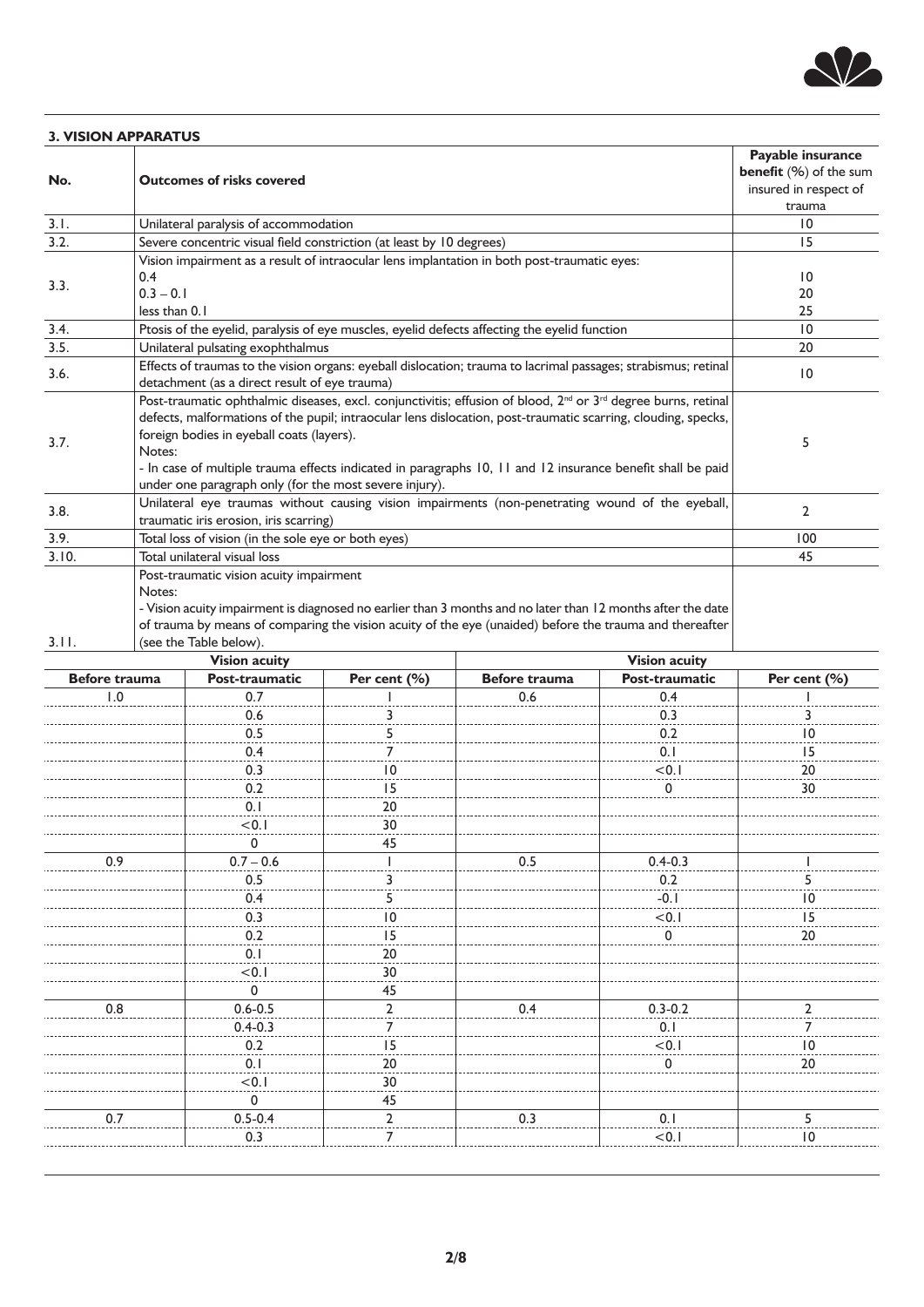

|  | 20       |  |    |
|--|----------|--|----|
|  | $\Omega$ |  |    |
|  |          |  |    |
|  |          |  |    |
|  |          |  |    |
|  |          |  |    |
|  |          |  |    |
|  |          |  | חר |
|  |          |  |    |

- Total blindness - visual acuity up to 0.01 from light perception (inability to count fingers at a distance of 2 m).

- If visual acuity of the injured eye before trauma is not known, it shall be deemed to be the same as that of the non-injured eye.

- When visual acuity is impaired in both eyes as a result of trauma, each eye shall be examined separately. A degree of vision loss in the better eye shall apply as a degree of vision loss in both eyes.

- If an intraocular lens is implanted after the trauma or aided lens is applied, insurance benefit payable shall be fixed on the basis of the vision acuity before the implantation or application of the lens.

- Retinal detachment shall be considered an event insured and insurance benefit shall be paid if the retinal detachment is caused by a direct trauma to the eye (contusion, wound).

- If the retinal detachment occurs as a result of illness (severe short-sightedness, hypertonic or other eye diseases), lifting a heavy object, moving suddenly or unexpectedly, contusion in any other part of the body, no insurance benefit shall be paid.

#### **4. HEARING APPARATUS**

| No.    | <b>Outcomes of risks covered</b>                                                                                                         | Payable insurance<br><b>benefit</b> (%) of the<br>sum insured in respect<br>of trauma |
|--------|------------------------------------------------------------------------------------------------------------------------------------------|---------------------------------------------------------------------------------------|
| 4.1.   | Severe disorders of the vestibular function: repeated, continuous vertiginous attacks with autonomic<br>reactions, uncertainness in gait | 30                                                                                    |
| 4.2.   | Total loss of auricle                                                                                                                    | 20                                                                                    |
| 4.3.   | Unilateral hearing impairment. Note: data of audiogram, impedometry, speech hearing shall be assessed.                                   |                                                                                       |
| 4.3.1. | Hearing for whisper is 0-1 m and hearing for normal voice is 1 - 3 m (audiogram shows a 30 to 50 db loss)                                |                                                                                       |
| 4.3.2. | No hearing for whisper at the auricle, hearing for normal voice $-0$ -1 m (audiogram shows 60 to 80 db loss)                             | 10                                                                                    |
| 4.4.   | Complete hearing loss in one ear (no hearing for voice; audiogram shows <91 db).                                                         | 15                                                                                    |
| 4.5.   | Complete hearing loss in both ears, loss of speech                                                                                       | 60                                                                                    |

Notes:

- If hearing was decreased before the trauma, hearing impairment is measured in accordance with paragraph 18 and deducted from the percent given for hearing after the trauma.

### **5. RESPIRATORY SYSTEM**

|        |                                                                                                   | Payable insurance            |
|--------|---------------------------------------------------------------------------------------------------|------------------------------|
| No.    | <b>Outcomes of risks covered</b>                                                                  | <b>benefit</b> $(\%)$ of the |
|        |                                                                                                   | sum insured in respect       |
|        |                                                                                                   | of trauma                    |
| 5.1.   | Loss of nasal bones, cartilage, soft tissues                                                      | 30                           |
| 5.2.   | Loss of nostrils and nasal tip                                                                    | 15                           |
| 5.3.   | Loss of nostril(s) or nasal tip                                                                   | $\overline{10}$              |
|        | Nasal breathing impairment. Insurance benefit depends on the degree of impairment (assessed using |                              |
|        | rhinomanometre, normal inspiration and expiration - 380 - 400 ml/sec.):                           |                              |
| 5.4.   | a) profound unilateral (<100 ml/sec.) or severe bilateral (<200 ml/sec.) impairment;              | C.                           |
|        | b) total bilateral impairment (0 ml/sec.).                                                        |                              |
|        |                                                                                                   | 10                           |
| 5.5.   | Loss of smell and taste                                                                           | 15                           |
| 5.6.   | Loss of smell                                                                                     | 10                           |
| 5.7.   | Post-traumatic chronic sinusitis developing within a period of one year                           | $\overline{2}$               |
| 5.8.   | Trauma to the laryngeal or trochaic function:                                                     |                              |
| 5.8.1. | Constant intubation with tracheostomy tube                                                        | 40                           |
|        |                                                                                                   |                              |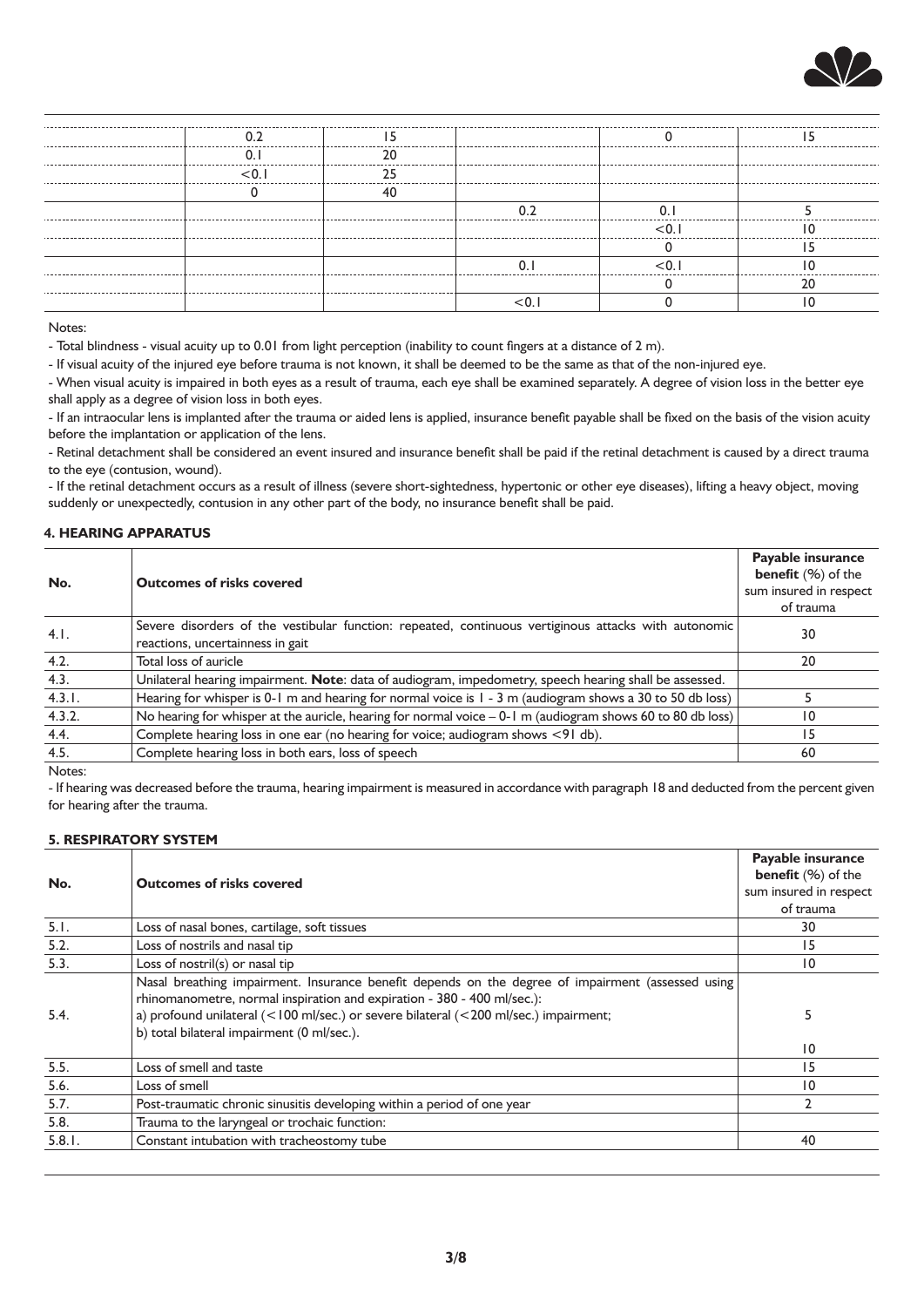

| 5.8.2. | Dysphonia                                                                                                        | 10 |
|--------|------------------------------------------------------------------------------------------------------------------|----|
| 5.8.3. | Aphonia                                                                                                          | 30 |
| 5.8.4. | Articulation impairment                                                                                          | 15 |
| 5.9.   | Cases of injury to the respiratory apparatus resulting in:                                                       |    |
| 5.9.1. | I <sup>st</sup> degree respiratory disturbance                                                                   | 10 |
| 5.9.2. | 2 <sup>nd</sup> degree respiratory disturbance                                                                   | 40 |
| 5.9.3. | 3 <sup>rd</sup> degree respiratory disturbance                                                                   | 60 |
| 5.10.  | Fracture of ribs or sternum resulting in thoracic deformation with severe restriction of respiratory<br>movement | 10 |

- If insurance benefit has been paid under paragraph 5.10., benefit under paragraph 5.9. will be reduced with the paid-down amount.

### **6. CARDIOVASCULAR SYSTEM**

| No.    | <b>Outcomes of risks covered</b>                                                                                                                                                                                                                                                                                                             | Payable insurance<br><b>benefit</b> $(\%)$ of the<br>sum insured in respect<br>of trauma |
|--------|----------------------------------------------------------------------------------------------------------------------------------------------------------------------------------------------------------------------------------------------------------------------------------------------------------------------------------------------|------------------------------------------------------------------------------------------|
| 6.1.   | Traumas to great vessels integrity requiring reconstructive surgery:                                                                                                                                                                                                                                                                         |                                                                                          |
| 6.1.1. | In the area of forearm, wrist, shin and/or ankle                                                                                                                                                                                                                                                                                             | 4                                                                                        |
| 6.1.2. | In the area of neck, humerus, elbow, thigh and/or knee                                                                                                                                                                                                                                                                                       | $\overline{10}$                                                                          |
| 6.1.3. | In the thoracic part, abdominal cavity or retroperitoneal space                                                                                                                                                                                                                                                                              | 20                                                                                       |
| 6.2.   | Traumas to heart, its surroundings and great vessels resulting in cardiovascular insufficiency persistent<br>for more than 9 months after the trauma; (symptoms of the cardiovascular insufficiency are assessed<br>according to NYHA classification, ECG, physical load tests, ultrasound examination, long-term ECG and<br>BP monitoring). |                                                                                          |
| 6.2.1. | I <sup>st</sup> degree cardiac insufficiency with mild objectively identified rapid pulse, shortness of breath after<br>physical exercising, swellings                                                                                                                                                                                       | 15                                                                                       |
| 6.2.2. | 2 <sup>nd</sup> degree cardiac insufficiency with severe objectively identified profound shortness of breath during<br>physical exercising, cardiac rhythm disorders, liver and lung problems, permanent swelling, ascites, bulging<br>neck veins                                                                                            | 40                                                                                       |
| 6.2.3. | 3rd degree cardiac insufficiency with profound objectively identified respiratory rhythm impairment,<br>cardiac rhythm disorders, expectoration of blood, fluids in pleural and pericardial cavities, ascites, permanent<br>swelling                                                                                                         | 70                                                                                       |

Notes:

- Post-traumatic residual effects may be attributed to a certain group if at least two symptoms characteristic for the group have been diagnosed.

- If insurance benefit is paid under paragraph 6.2., it is reduced with the benefits already paid down under paragraph 6.1.

- In case of multiple traumas to great vessels in one limb or area, traumas shall be qualified as one vessel's trauma.

# **7. DIGESTIVE SYSTEM**

| No.    | <b>Outcomes of risks covered</b>                                                                                        | Payable insurance<br><b>benefit</b> $(\%)$ of the<br>sum insured in respect<br>of trauma |
|--------|-------------------------------------------------------------------------------------------------------------------------|------------------------------------------------------------------------------------------|
| 7.1.   | Chewing impairment caused by the fracture of facial bones or mandible traumas:                                          |                                                                                          |
| 7.1.1. | Severe disorder of chewing and closure of the mandible                                                                  |                                                                                          |
| 7.1.2. | Profound impairment of mandible closing and opening movement, jaw malformations                                         | 20                                                                                       |
| 7.2.   | Loss of the mandible: Note: in case of loss of the mandible, insurance benefit under paragraph 33 shall not<br>be paid. |                                                                                          |
| 7.2.1. | Partial loss of the mandible                                                                                            | 15                                                                                       |
| 7.2.2. | Total loss of the mandible                                                                                              | 50                                                                                       |
| 7.3.   | Loss of tongue:                                                                                                         |                                                                                          |
| 7.3.1. | Up to a half                                                                                                            | 15                                                                                       |
| 7.3.2. | Up to a half and more                                                                                                   | 25                                                                                       |
| 7.3.3. | Total loss                                                                                                              | 50                                                                                       |
| 7.4.   | Severe narrowing of the oral cavity, formation of salivary fistula                                                      | 15                                                                                       |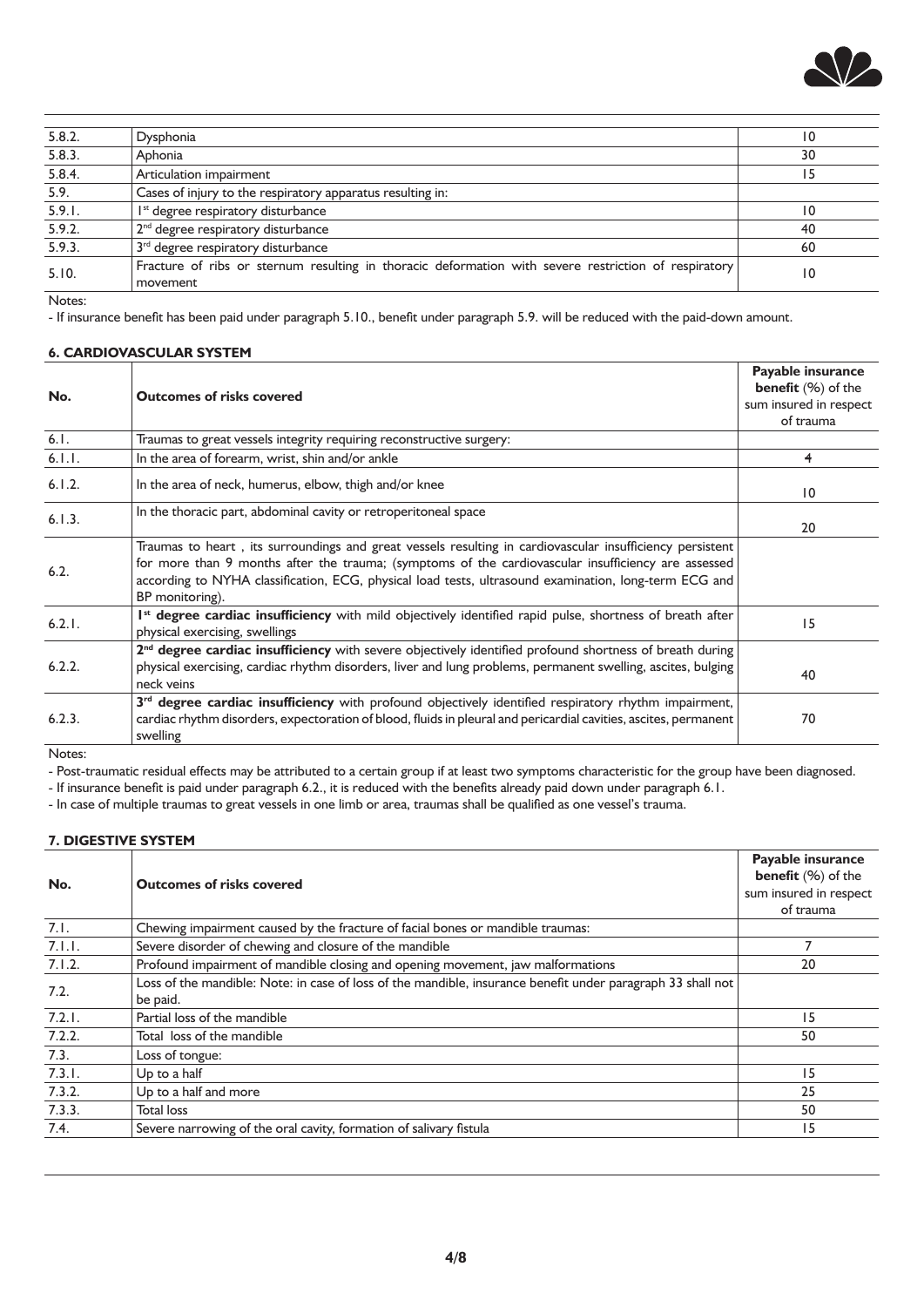

| 7.5.   | Narrowing of oesophagus or pharynx caused by burns or traumas:<br>Notes:                                                                                                                    |                 |
|--------|---------------------------------------------------------------------------------------------------------------------------------------------------------------------------------------------|-----------------|
|        | - The narrowing must be confirmed by objective examination methods                                                                                                                          |                 |
| 7.5.1. | Obstructed swallowing of soft food                                                                                                                                                          | $\overline{10}$ |
| 7.5.2. | Obstructed swallowing of liquid food                                                                                                                                                        | 30              |
| 7.5.3. | Total obstruction (gastrostomy)                                                                                                                                                             | 80              |
| 7.6.   | Residual effects of traumatic injuries to the digestive organs:                                                                                                                             |                 |
| 7.6.1. | Faecal incontinence                                                                                                                                                                         | 40              |
| 7.6.2. | Adhesive diseases, partial intestinal obstruction, intestinal fistula                                                                                                                       | 15              |
| 7.6.3. | Artificial anus                                                                                                                                                                             | 30              |
| 7.6.4. | Abnormal pancreatic endocrine function                                                                                                                                                      | 30              |
| 7.6.5. | Abnormal pancreatic exocrine function                                                                                                                                                       | 5               |
| 7.6.6. | 2 <sup>nd</sup> degree hepatic failure                                                                                                                                                      | 45              |
| 7.6.7. | 3 <sup>rd</sup> degree hepatic failure                                                                                                                                                      | 80              |
| 7.7.   | Removal of the following organs as a result of traumatic injury to digestive organs:                                                                                                        |                 |
| 7.7.1. | Part of liver or gall-bladder                                                                                                                                                               | 15              |
| 7.7.2. | Spleen                                                                                                                                                                                      | 15              |
| 7.7.3. | Part of stomach, pancreas or bowels                                                                                                                                                         | 25              |
| 7.7.4. | Total stomach removal                                                                                                                                                                       | 40              |
| 7.8.   | Traumas of the organs of the abdominal cavity and ensuing:                                                                                                                                  |                 |
| 7.8.1. | Laparocentesis                                                                                                                                                                              |                 |
| 7.8.2. | Laparoscopy, diagnostic laparotomy. In case of undergoing several of the mentioned procedures, they shall<br>be considered as one procedure for the purpose of payment of insurance benefit | 5               |
| 7.8.3. | Laparotomy (in case of trauma to the abdominal organs)                                                                                                                                      | 10              |

## **8. URINARY AND GENITAL SYSTEM**

| No.    | <b>Outcomes of risks covered</b>                                                         | Payable insurance<br><b>benefit</b> $(\%)$ of the<br>sum insured in respect<br>of trauma |
|--------|------------------------------------------------------------------------------------------|------------------------------------------------------------------------------------------|
| 8.1.   | Urinary excretion disorders:                                                             |                                                                                          |
|        | Renal function impairment:                                                               |                                                                                          |
| 8.1.1. | a) 2 <sup>nd</sup> degree renal insufficiency                                            | 40                                                                                       |
|        | b) 3 <sup>rd</sup> degree renal insufficiency                                            | 80                                                                                       |
| 8.1.2. | Severe ureteral or urethral narrowing, reduction in urinary bladder capacity, epicystoma | $\overline{10}$                                                                          |
| 8.1.3. | Complete ureteral or urethral obstruction, genital fistula                               | 30                                                                                       |
| 8.2.   | Effects of traumas to genital organs:                                                    |                                                                                          |
| 8.2.1. | Unilateral removal of ovary, Fallopian tube or testicle                                  | 15                                                                                       |
| 8.2.2. | Partial penectomy (at least 1/4)                                                         | 12                                                                                       |
| 8.2.3. | Total penectomy, bilateral removal of testicles                                          | 40                                                                                       |
|        | Bilateral removal of ovaries or Fallopian tubes, or hysterectomy                         |                                                                                          |
| 8.2.4. | a) in women under 40                                                                     | 40                                                                                       |
|        | b) in women above 40                                                                     | 20                                                                                       |

## **9. CONSEQUENCES OF TRAUMAS TO SOFT TISSUES**

| <b>Outcomes of risks covered</b>                                                                           | Payable insurance<br><b>benefit</b> $(%)$ of the<br>sum insured in respect<br>of trauma                        |
|------------------------------------------------------------------------------------------------------------|----------------------------------------------------------------------------------------------------------------|
| Profound, disfiguring burn, frostbite or injury scars of the frontal or lateral parts of the face or neck. |                                                                                                                |
|                                                                                                            | $\overline{10}$                                                                                                |
| stipulated in the insurance regulations have been compensated in full or partially.                        |                                                                                                                |
| Hypertrophic, keloid scars of the trunk and extremities deforming soft tissues:                            |                                                                                                                |
| covering $<$ 1% of the body area                                                                           |                                                                                                                |
| covering 1-2% of the body area                                                                             |                                                                                                                |
| covering 3-4% of the body area                                                                             | ь                                                                                                              |
| covering 5-10% of the body area                                                                            | 8                                                                                                              |
|                                                                                                            | Insurance benefit under this paragraph shall not be paid if costs of cosmetic plastic surgery on other grounds |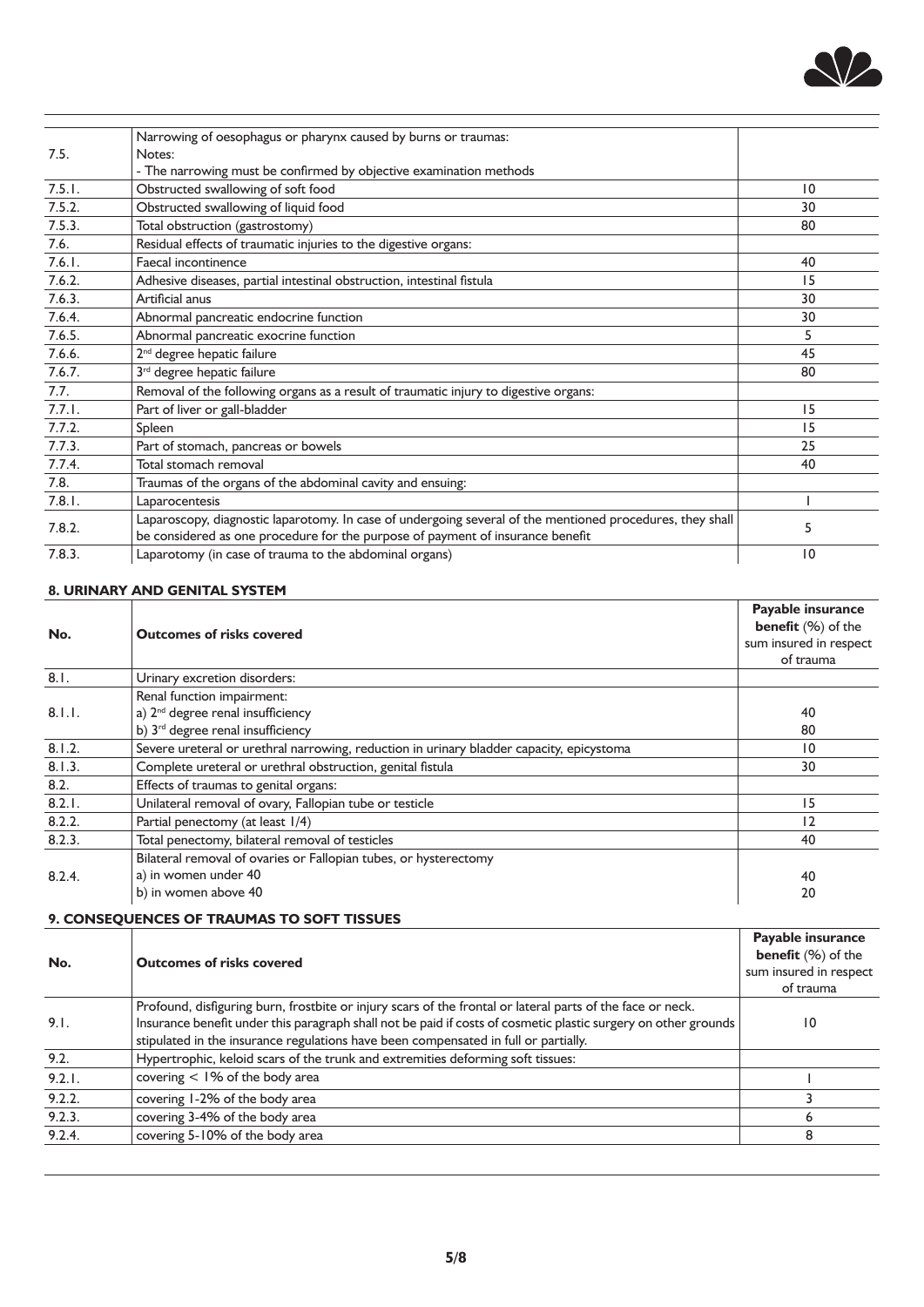

| 9.2.5.      | $10\%$ of the L<br>body area<br><b>COVALIDA</b>                   | . . |
|-------------|-------------------------------------------------------------------|-----|
| ാ<br>7.4.0. | body area<br><b>COVATING</b><br>$\overline{\mathsf{v}}$<br>nt the |     |

- The palm of the insured person is deemed to correspond to 1% of the surface of the body. Scars mentioned in paragraphs 9.1., 9.2., shall be assessed at least 3 (three) months after the trauma.

- For the purpose of calculating insurance benefit payable under a relevant paragraph of the Table in respect of scars resulting from one event insured, scar measurements shall be summed up.

- If insurance benefit is paid under paragraphs 9.1., 9.2., it is reduced with the benefits already paid down under paragraph 10.3.

- Insurance benefit shall not be paid for scars forming as a result of open fractures, surgeries or amputations.

| 9.3.   | Scars in the area of the face, front or side surface area of the neck resulting from burns, frostbite or trauma.<br>Insurance benefit under this paragraph shall not be paid if costs of cosmetic plastic surgery on other grounds<br>stipulated in the insurance regulations have been compensated in full or partially. |                |
|--------|---------------------------------------------------------------------------------------------------------------------------------------------------------------------------------------------------------------------------------------------------------------------------------------------------------------------------|----------------|
| 9.3.1. | scar measuring $< 2$ cm, pigment spot                                                                                                                                                                                                                                                                                     |                |
| 9.3.2. | scar measuring 2 cm to 5 cm, pigment spot                                                                                                                                                                                                                                                                                 | 3              |
| 9.3.3. | linear scar measuring 5 cm or more in length or more than 2 cm <sup>2</sup> in the area                                                                                                                                                                                                                                   | 5              |
| 9.3.4. | linear scar measuring 8 cm or more in length or more than 5 cm <sup>2</sup> in the area                                                                                                                                                                                                                                   | 10             |
| 9.3.5. | disfigurement of one side of the face: persistent massive, contrasting spots of face-unnatural colour,<br>disfiguring scars                                                                                                                                                                                               | 20             |
| 9.3.6. | disfigurement of the entire face: persistent deformations of the facial soft tissues, massive, contrasting spots<br>of face-unnatural colour, disfiguring scars                                                                                                                                                           | 30             |
| 9.4.   | Hypertrophic, keloid scars of the trunk and extremities deforming soft tissues:                                                                                                                                                                                                                                           |                |
| 9.4.1. | linear scar measuring 5 cm and more in length; scar covering 2 cm <sup>2</sup> or more of the body area; pigment spot<br>covering 5 cm <sup>2</sup> or more of the body area (for children under $10 -$ linear scar measuring 2 cm and covering<br>$1 \text{ cm}^2$ or more of the area)                                  |                |
| 9.4.2. | covering 0.25-0.5% of the body area                                                                                                                                                                                                                                                                                       | 3              |
| 9.4.3. | covering 0.5-1% of the body area                                                                                                                                                                                                                                                                                          | 5              |
| 9.4.4. | covering $>1\%$ of the body area                                                                                                                                                                                                                                                                                          | 10             |
| 9.4.5. | covering > 5% of the body area                                                                                                                                                                                                                                                                                            | 15             |
| 9.4.6. | covering >10% of the body area                                                                                                                                                                                                                                                                                            | 20             |
| 9.5.   | Soft-tissue traumas in the hairy part of the head, after healing of which there are:                                                                                                                                                                                                                                      |                |
| 9.5.1  | linear scar measuring 2 cm to 10 cm in length                                                                                                                                                                                                                                                                             | $\overline{2}$ |
| 9.5.2  | linear scar measuring 10 cm or more in length, partial scalping                                                                                                                                                                                                                                                           | 6              |
| 9.5.3  | scalping                                                                                                                                                                                                                                                                                                                  | 15             |

#### **10. OTHER OUTCOMES OF TRAUMAS**

| No.      | <b>Outcomes of risks covered</b>                                                                               | Payable insurance<br>benefit (%) of the |
|----------|----------------------------------------------------------------------------------------------------------------|-----------------------------------------|
|          |                                                                                                                | sum insured in respect                  |
|          |                                                                                                                | of trauma                               |
|          | 10.1. Craniocerebral traumas:                                                                                  |                                         |
| 10.1.1.  | Cerebral haematoma                                                                                             | 10                                      |
| 10.1.2.  | Cerebral haematoma involving opening of the cranial cavity                                                     | 18                                      |
| 10.1.3.  | Cerebral commotion with in-patient treatment of at least 3 days                                                |                                         |
| 10.1.4.  | Cerebral commotion with outpatient treatment of at least 14 days or 2 days' hospitalisation                    | 4                                       |
| 10.1.5.  | Cerebral contusion                                                                                             | 8                                       |
| 10.1.6.  | Spinal cord commotion with in-patient treatment                                                                |                                         |
| 10.1.7.  | Spinal cord commotion with outpatient treatment for at least 14 days                                           | 4                                       |
| 10.1.8.  | Spinal cord contusion                                                                                          |                                         |
| 10.1.9.  | Spinal cord compression                                                                                        | 15                                      |
| 10.1.10. | Partial tear in the spinal cord, trauma of half of the spinal cord, post-traumatic myelitis of the spinal cord | 30                                      |
| Notes:   |                                                                                                                |                                         |

- In case of simultaneous injuries to the brain and spinal cord, insurance benefit shall be paid in respect of one trauma which is the most severe. The first and the last day of in-patient treatment shall be deemed to constitute one day.

| Rupture of menisci or cruciate and/or lateral ligaments of the knee<br>10.2.1<br>Note: In case of traumatic rupture of both menisci in one knee, insurance benefit shall equal to the benefit<br>payable in the case of one meniscus rupture. | 10.2. Ligamentous, muscular, tendonous, meniscal ruptures: |  |  |
|-----------------------------------------------------------------------------------------------------------------------------------------------------------------------------------------------------------------------------------------------|------------------------------------------------------------|--|--|
|                                                                                                                                                                                                                                               |                                                            |  |  |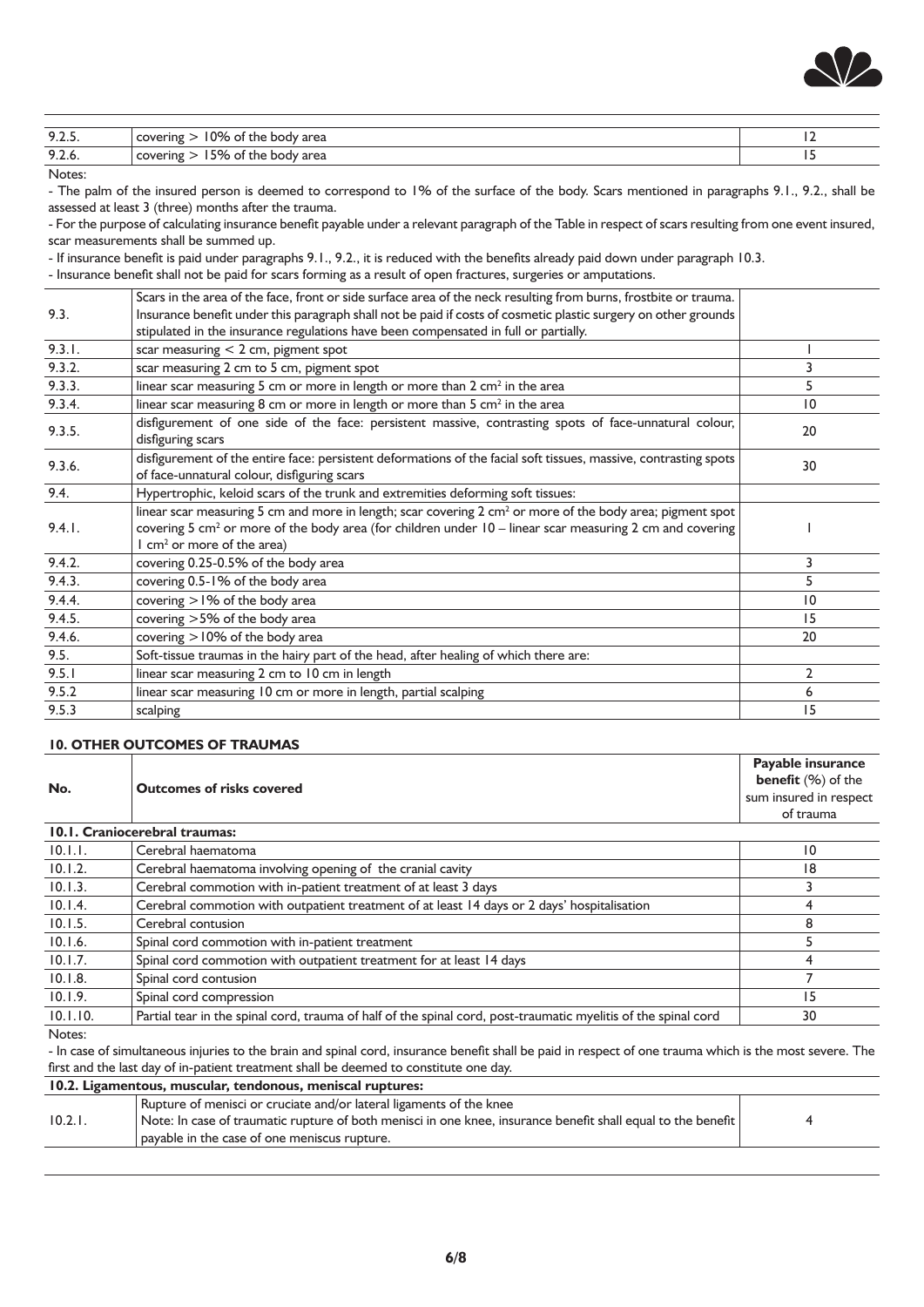

| 10.2.2. | Rupture of menisci and lateral and/or cruciate ligaments of the knee                                                                                                   |     |
|---------|------------------------------------------------------------------------------------------------------------------------------------------------------------------------|-----|
| 10.2.3. | Tendon and/or ligament laxity involving treatment and/or sick-leave of more than 10 days                                                                               |     |
| 10.2.4. | Recurring tendon and/or ligament laxity when treatment involves plaster bandage or other special fixed<br>immobilisation and/or sick-leave for 5 of more days          | 0.5 |
| 10.2.5. | Muscular, tendonous, ligamentous laxity and/or rupture when treatment or sick-leave lasts for more than<br>14 days                                                     |     |
| 10.2.6. | Muscular, tendonous, ligamentous rupture in the hand, foot and/or ankle (with surgical treatment)                                                                      |     |
| 10.2.7. | Muscular, tendonous, ligamentous laxity and/or rupture in the area of the neck, shoulder, humerus, forearm,<br>elbow, hip, shin, thigh, knee (with surgical treatment) |     |
| 10.2.8. | Rupture of the Achilles tendon (without surgical treatment)                                                                                                            |     |
| 10.2.9. | Rupture of the Achilles tendon (with surgical treatment)                                                                                                               |     |

- In case of partial ligamentous, tendonous, muscular ruptures, as well as occurrence of the consequences in paragraph 10.2. in limbs with degenerative alterations, insurance benefit shall be reduced by 50%.

- In case of repeated ligamentous, tendonous, meniscal ruptures, insurance benefit shall be reduced by 50%.

- Insurance benefit for dislocation of bones/joints, traumas to soft tissues, muscles, tendons in one limb occurring during one event insured shall equal to the benefit payable for one most severe outcome.

|          | 10.3. Traumas to internal organs and/or soft tissues:                                                                                                                                                                                                                                                                                                                                                                             |                |
|----------|-----------------------------------------------------------------------------------------------------------------------------------------------------------------------------------------------------------------------------------------------------------------------------------------------------------------------------------------------------------------------------------------------------------------------------------|----------------|
| 10.3.1.  | Trauma to internal organs requiring surgical intervention                                                                                                                                                                                                                                                                                                                                                                         | 6              |
| 10.3.2.  | Thoracic trauma causing unilateral or bilateral pneumothorax, pneumonia, exudative pleuritis, subcutaneous<br>emphysema (whether involving conservative treatment or requiring surgical intervention)                                                                                                                                                                                                                             | $\mathbf{2}$   |
| 10.3.3.  | Thoracic trauma causing unilateral or bilateral pneumothorax, pneumonia, exudative pleuritis (when<br>treatment required surgical intervention)                                                                                                                                                                                                                                                                                   | 4              |
| 10.3.4.  | Conjunctival inflammation caused by a contact with foreign bodies requiring outpatient treatment of the<br>insured person for more than 6 days                                                                                                                                                                                                                                                                                    |                |
| 10.3.5.  | Traumatic unilateral rupture of tympanic membrane without resultant hearing impairment<br>Notes:<br>- Insurance benefit for traumatic unilateral rupture of tympanic membrane causing hearing impairment is<br>determined in accordance with paragraphs 18 and 19.                                                                                                                                                                | 3              |
| 10.3.6.  | Soft tissue traumas in the area of more than 3 cm, requiring joining of the soft tissues, except for facial and<br>neck areas                                                                                                                                                                                                                                                                                                     | $\overline{2}$ |
| 10.3.7.  | Soft tissue traumas in the area of more than 3 cm, requiring joining of the soft tissues in the facial and neck<br>areas                                                                                                                                                                                                                                                                                                          | 3              |
| 10.3.8.  | Trauma to soft tissue causing $\lt 3$ cm impaired tissue integrity and requiring joining of the soft tissues,<br>except for facial and neck areas                                                                                                                                                                                                                                                                                 |                |
| 10.3.9.  | Trauma to soft tissue causing $<$ 3 cm impaired tissue integrity and requiring joining of the soft tissues in the<br>facial and neck areas                                                                                                                                                                                                                                                                                        | $\overline{2}$ |
| 10.3.10. | Digit trauma with nail avulsion                                                                                                                                                                                                                                                                                                                                                                                                   |                |
| 10.3.11. | Punctured traumas affecting skin, subcutaneous layer and muscles in a result of one event insured                                                                                                                                                                                                                                                                                                                                 |                |
| 10.3.12  | Multiple lacerated wounds with injuries to the soft tissues, when the trauma to a certain locality of the body<br>covers more than 0.25% of the surface of the body                                                                                                                                                                                                                                                               | 3              |
| 10.3.13. | Soft tissue traumas causing multiple haematomas, periosteal inflammation, osteomyelitis, phlegmons,<br>fistulas, muscle hernias<br>Note: In case of multiple haematomas, insurance benefit shall be paid when non-resolved bruising is present<br>3 weeks after the trauma and the number of haematomas is 3 or more, each covering more than 5 cm <sup>2</sup> .                                                                 | 3              |
| 10.3.14. | Scratches extending deep into the skin (papillary layer and deeper) localised in different places of the body<br>Note: Insurance benefit shall be paid for dermal scratches extending to the papillary layer and deeper,<br>localised in different anatomic structures, of which at least one has the area covering at least 2% of the<br>surface of the body, and the injured person is incapable for work for more than 6 days. | $\overline{2}$ |
| 10.3.15. | Traumatic posthemorrhagic, anaphylactic shock, embolism from sclerotic plaques                                                                                                                                                                                                                                                                                                                                                    | 6              |

Notes:

- Insurance benefit for dislocation of bones/joints, ligamentous, muscular, tendonous traumas in the soft tissue of one limb occurring during one event insured shall be equal to the benefit payable for one most severe outcome.

- Insurance benefit in case of traumas to soft tissues shall be paid for each closed wound, but maximum 6% of the sum insured. **10.4. Thermal and chemical burns, frostbites:** 

| TU.4. Thermal and chemical burns, irostbites: |                                                                               |  |
|-----------------------------------------------|-------------------------------------------------------------------------------|--|
| 10.4.1.                                       | 12 <sup>nd</sup> degree burns covering at least 1% of the surface of the body |  |
| 10.4.2.                                       | 2 <sup>nd</sup> degree burns covering at least 5% of the surface of the body  |  |
| 10.4.3.                                       | 3 <sup>rd</sup> degree burns covering up to 2% of the surface of the body     |  |
|                                               |                                                                               |  |